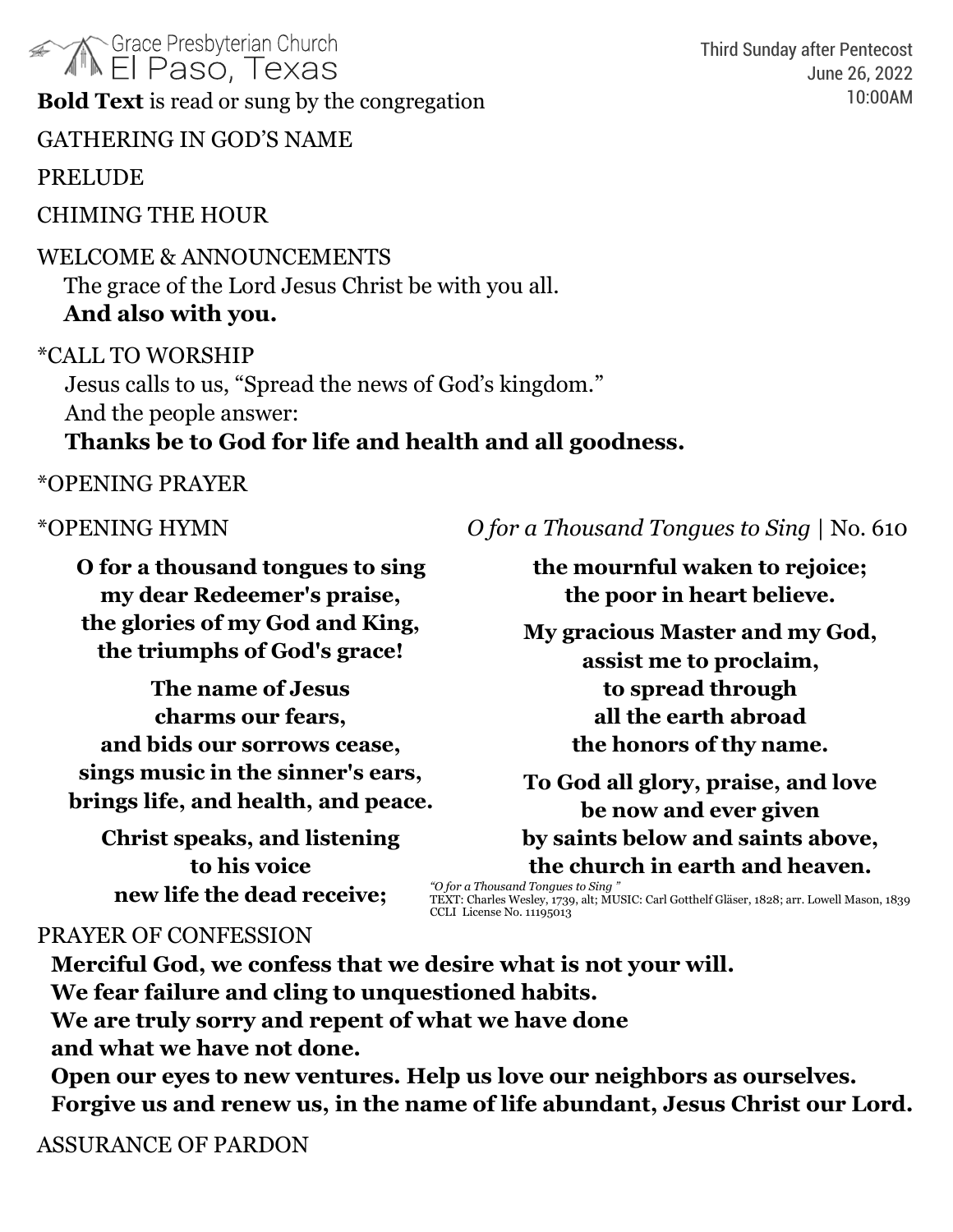\*HYMN OF PRAISE *Glory Be to the Father* | No. 581 *Glory be to the Father, and to the Son, and to the Holy Ghost; as it was in the beginning, is now, and ever shall be, world without end. Amen, amen.*

#### PRAYER FOR ILLUMINATION

SCRIPTURE Luke 9:51-62 | (CEB)

SERMON *"I'll Follow, But..."* | Rev. Cindy Carlisle

SPECIAL MUSIC | Bill & Brian Rose

PRAYERS OF THE PEOPLE LORD'S PRAYER | GTG pg. 35

**Our Father, who art in heaven, hallowed be thy name. thy kingdom come, thy will be done, on earth as it is in heaven. Give us this day our daily bread; and forgive us our debts, as we forgive our debtors and lead us not into temptation, but deliver us from evil. For thine is the kingdom, and the power, and the glory forever. Amen.**

\*CLOSING HYMN *We Are the Body of Christ* | No. 768 **Refrain:**

**All:** *Somos el cuerpo de Cristo. We are the body of Christ. Hemos oído el llamado; we've answered "yes" to the call of the Lord.*

> *Somos el cuerpo de Cristo. We are the body of Christ. Traemos su santo mesaje. We come to bring the Good News to the world.*

*"We Are the Body of Christ"* TEXT and MUSIC: R. Kelso Carter, 1886 CCLI License No. 11195013

**Verse:** Leader: *Nuestras acciones reflejen justicia;* **All:** *Somos el cuerpo de Cristo.* Leader: *Stopping abuse and relieving hungry,* **All:** *We are the body of Christ.* Leader: *Vamos al mundo a cuidar su rebaño.* **All:** *Somos el cuerpo de Cristo.* Leader: *Serving each other we build up the kingdom;* **All:** *We are the body of Christ.*

**Refrain (x2)**

#### \*CHARGE & BLESSING

\*PEACE OF CHRIST The peace of Christ be with you. **And also with you.**